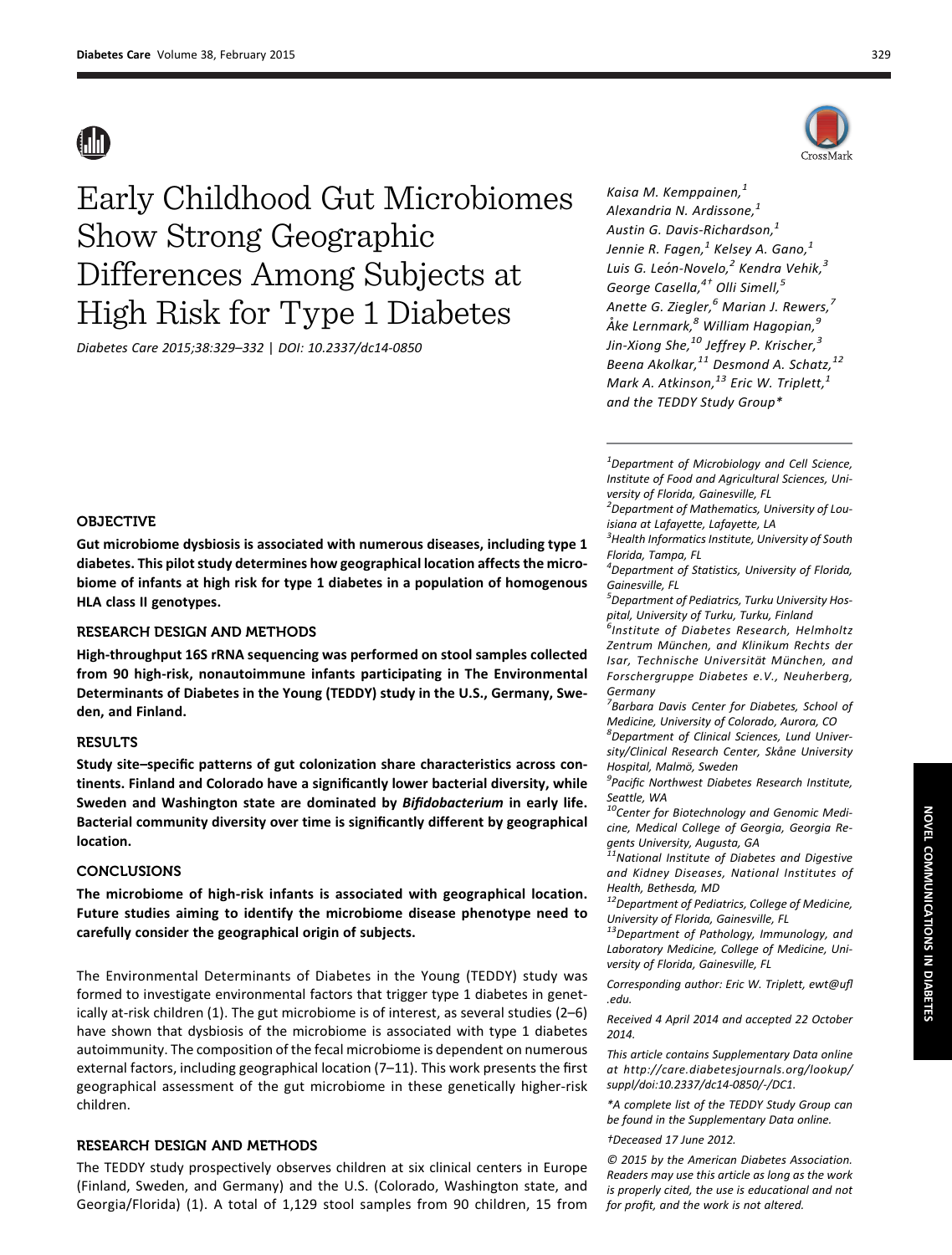each study site, were collected monthly starting, on average, at 151.1 days after birth (SE 5.5 days after birth) until the average last sampling at 537 days after birth (SE 4.5 days after birth). Samples were collected at home and mailed to a TEDDY repository within 72 h, with ice packs during the summer months (1,12). Fecal sample storage at room temperature for up to 72 h does not affect bacterial composition by  $>10\%$  (13). Subjects were determined to have the highest risk HLA class II genotype (DR4-DQA1\*0303-DQB1\*0302/DR3- DQA1\*0501-DQB1\*0201) by genotyping of cord blood (1), but neither autoantibodies nor disease developed during the sample collection period. Clinical data were collected on gestational age, delivery mode, sex, and early feeding practices (age at first introduction to formula, and duration of exclusive and any breastfeeding), and later on diet (age at first introduction to oats, gluten, milk products, cow milk, and solid food) (1).

DNA was isolated from frozen stool samples as previously described (13). Extracted DNA was purified using the PowerClean DNA Kit (MO BIO Laboratories, Inc., Carlsbad, CA). 16S rRNA amplification, sequencing using a barcoded Illumina approach, sequence analysis, read trimming, and taxonomic classification were performed as previously described (14).

Samples with  $<$ 10,000 reads and any operational taxonomic units with  $<$ 50 reads in at least one sample were removed from the data set. This resulted in an average of 102,147 reads per sample (SE 1,151 reads per sample), of which on average 43.9% (SE 0.1%) were successfully classified at the genus level. The relative abundances of bacterial genera were calculated as the percentage of classified reads. Sequences that did not map to known genera were clustered to each other at 95% similarity. The original sequences were submitted to MG-RAST under project identification #3229. The bacterial diversity of each sample was determined by calculating the Shannon diversity index (SDI).

Data analysis was performed using R statistical software version 3.0.0 (15) or SAS version 9.3 (SAS Institute Inc., Cary, NC). Demographic, clinical, and dietary variables were assessed by site. Categorical variables were analyzed using Pearson  $\chi^2$  test or Fisher exact test.

Continuous variables were tested using the one-way ANOVA or Kruskal-Wallis test for differences in means. Generalized estimating equations for longitudinal correlated data were used to assess the association between geographical location and bacterial abundance and diversity adjusting for demographic, clinical, and dietary variables. Separate models were examined for each bacterial genus under study. A permutation test and the F statistic were used to determine whether SDI differed among the six TEDDY study sites, as previously described (16). P values  $<$  0.05 were considered significant.

#### **RESULTS**

Sex ( $P = 0.0092$ ) and age at first introduction to oats ( $P = 0.0042$ ), gluten  $(P = 0.0001)$ , and milk products (P < 0.0001) were the only clinical characteristics significantly different by geographical location. To characterize the development of the gut microbiome over time, 16S rRNA sequencing read values of bacterial genera were grouped according to age of subject (in months) at the time of sample collection (Fig. 1A). Bacteroides was the predominant genera at all sites (average abundance 22.7%, SE 0.7%). The abundance of Bifidobacterium ( $P = 0.0172$ ), Veillonella  $(P = 0.0048)$ , Faecalibacterium (P = 0.0122), Streptococcus ( $P = 0.0003$ ), and Akkermansia ( $P = 0.0196$ ) was significantly different by geographical location after adjusting for significant clinical and dietary variables. Although Bacteroides abundance was not significantly different ( $P = 0.0530$ ) by site, Colorado had a significantly higher abundance than all other sites ( $P =$ 0.0126), except Finland.

The permutation test of the SDI of bacterial genera identified at each site showed that all sites differ from each other across time (Fig. 1B). Furthermore, the difference remained significant after adjustment for delivery mode and age at first introduction to milk products ( $P = 0.0045$ ). Colorado and Finland had a significantly lower SDI than all other sites ( $P = 0.0258$ ). Georgia/Florida and Germany had a more diverse profile, characterized by a relative abundance of Clostridium, Bifidobacterium, and Veillonella of  $>8.0\%$  each (Fig. 1A). In Sweden and Washington state, the fecal profile was

dominated by Bifidobacterium until 8 and 10 months of age, respectively, and the overall abundance was significantly higher than in Colorado and Finland ( $P = 0.0199$ ).

#### **CONCLUSIONS**

This study highlights the great variability in the composition and diversity of gut microbiomes among the six TEDDY study sites. So far, studies examining the association between the gut microbiome and type 1 diabetes autoimmunity have focused on small geographical regions (2–6). Country- and lifestylespecific factors are a major player in shaping the composition of the gut community (7–11), but the extent to which they affect the microbiome of infants at high risk for type 1 diabetes was previously unknown. Our study is the first to investigate the fecal microbial profile of high-risk children across two continents and multiple countries.

Our data suggest that children at high risk for type 1 diabetes have study site– specific patterns of gut colonization showing intercontinental similarities but intracontinental differences. Geographical origin significantly associated with the diversity of bacterial communities and the relative abundance of numerous bacterial genera (Fig. 1A). Low bacterial diversity was characteristic of subjects from Finland and Colorado. Previous studies have reported similar reductions in microbiome diversity in northern European infants compared with infants from southern European countries (Sweden vs. Spain and Finland vs. Germany, respectively) (9,10). While Finland has the highest incidence of type 1 diabetes in children (17), it remains to be seen whether SDI is associated with disease incidence. Perplexing differences, not explained by clinical characteristics, exist between the neighboring countries Sweden and Finland. Compared with their Swedish neighbors, Finnish subjects had a significantly higher abundance of Bacteroides ( $P =$ 0.0508) and *Veillonella* ( $P = 0.0160$ ), and a lower abundance of Bifidobacterium (P = 0.0199), Akkermansia (P = 0.0014), and Ruminococcus ( $P =$ 0.0248). The fecal profile of Swedish subjects was more similar to those from Washington state (both groups of subjects were dominated by Bifidobacteria at early time points), suggesting a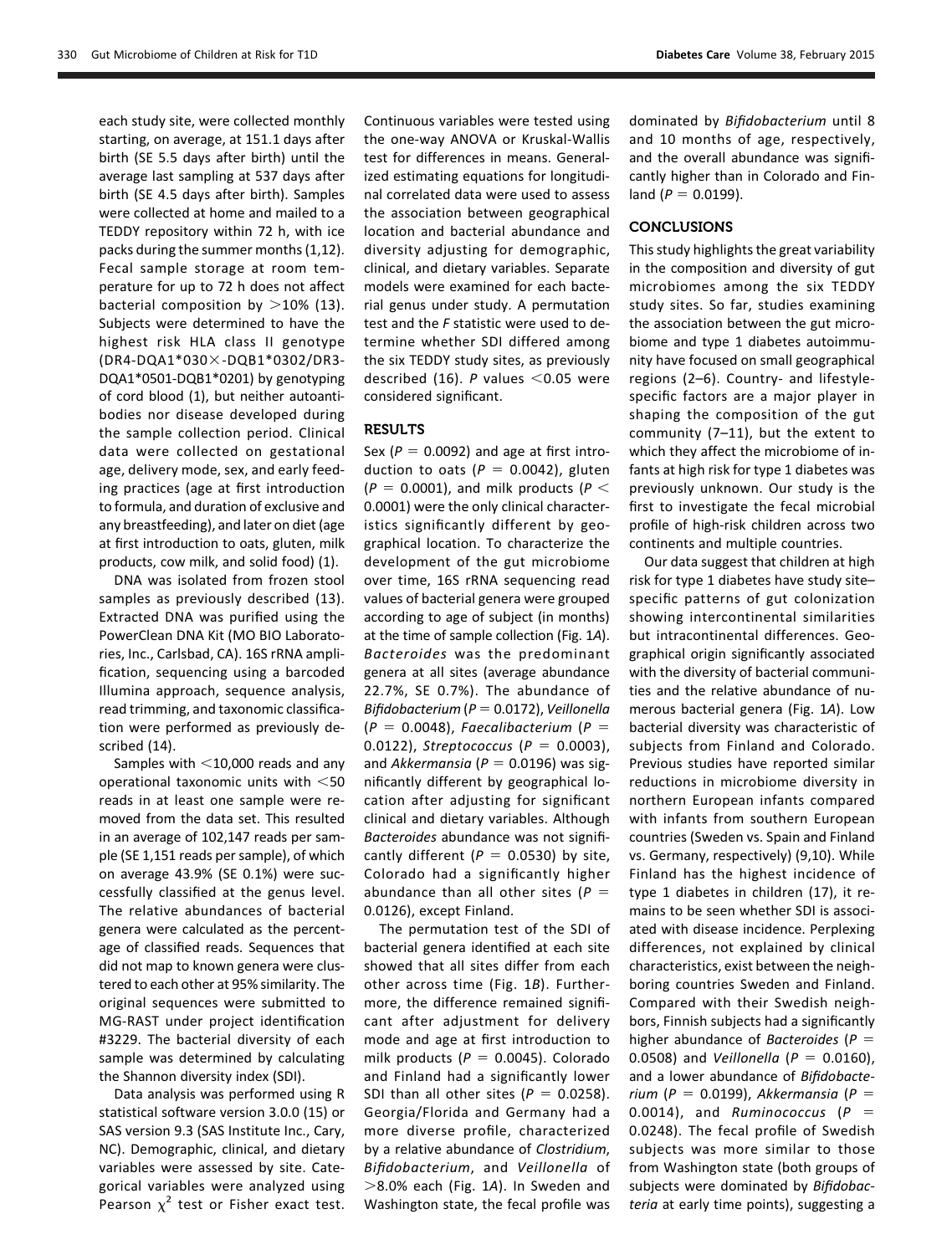

Figure  $1 - A$ : A heat map of the relative abundance of the most abundant bacterial genera shows a distinct pattern of development at each study site. 16S rRNA read values were grouped according to age of subject (in months) at the time of sample collection. If a subject had more than one sample within 1 month, the read values were averaged to prevent over-representation of a single individual. Bacterial genera denoted in black font are represented in the top 10 most abundant genera at all sites, and those denoted in blue font represent genera from the 10 most abundant at only some sites. Symbols indicate a statistically significant difference in bacterial abundance by geographical site after adjusting for age at stool collection and other significant covariates, as follows: \* $P < 0.05$ , \*\* $P < 0.01$ , \*\*\* $P < 0.001$ , + $P = 0.053$ . B: Changes in the SDI of genus-level microbial communities over time differ significantly at each site ( $P < 10^{-5}$ ). Diversity remains significantly different after adjusting for mode of delivery and age at first introduction to milk products ( $P = 0.0045$ ). The left panel depicts a histogram of 10,000 F statistics obtained after randomly permuting the site labels. The blue line indicates the 95% quartile of this F statistic, and the arrow indicates the observed F statistic. The right panel depicts, for every site, a polynomial of degree 3 adjusted to the observed SDI, days after birth.

more typical colonization pattern of the infant gut (18).

Clearly, microbiome diversity varies with geographical location, even in a population of homogenous HLA class II genotypes. Geography represents a culmination of underlying environmental and cultural factors that, on their own, are difficult to account for. The prime source of variability in these data remains unknown because significant differences in microbiome composition

exist even after adjusting for numerous early-life and dietary variables. Future studies must carefully consider the impact of geographical location on the microbiome of children who are genetically at higher risk for type 1 diabetes as location may confound analyses of disease-associated microbiome states. Furthermore, whether the microbiome is causative or merely an indicator of underlying type 1 diabetes etiology, these microbiome differences suggest a geographically tailored approach to diagnostics or preventative therapies.

Funding. This study was funded by grants U01- DK-63829, U01-DK-63861, U01-DK-63821, U01- DK-63865, U01-DK-63863, U01-DK-63836, U01-DK-63790, UC4-DK-63829, UC4-DK-63861, UC4-DK-63821, UC4-DK-63865, UC4-DK-63863, UC4-DK-63836, and UC4-DK-95300, and Contract No. HHSN267200700014C from the National Institute of Diabetes and Digestive and Kidney Diseases; the National Institute of Allergy and Infectious Diseases; the National Institute of Child Health and Human Development; the National Institute of Environmental Health Sciences; JDRF; and the Centers for Disease Control and Prevention. This work was supported in part by National Institutes of Health/National Center for Advancing Translational Sciences Clinical and Translational Science Awards to the University of Florida (UL1-TR-000064) and the University of Colorado (UL1-TR-001082).

Duality of Interest. No potential conflicts of interest relevant to this article were reported. Author Contributions. K.M.K. participated in the study design, carried out data analysis, drafted the manuscript, and read and approved the final manuscript. A.N.A. participated in the study conception and design, carried out data analysis, helped draft the manuscript, and read and approved the final manuscript. A.G.D.-R. and J.R.F. participated in the study design, carried out data analysis, and read and approved the final manuscript. K.A.G. participated in the study design, helped to draft the manuscript, and read and approved the final manuscript. L.G.L.-N. carried out data analysis, and read and approved the final manuscript. K.V. participated in the study design and data analysis, and read and approved the final manuscript. G.C. participated in the study design and data analysis. O.S., A.G.Z., M.J.R., A.L., W.H., J.-X.S., J.P.K., B.A., D.A.S., and M.A.A. conceived of the study, participated in the study design and acquisition of data, and read and approved the final manuscript. E.W.T. conceived of the study; participated in its design, data acquisition, and data analysis; helped to draft the manuscript; and read and approved the final manuscript. E.W.T. is the guarantor of this work and, as such, had full access to all the data in the study and takes responsibility for the integrity of the data and the accuracy of the data analysis.

#### References

1. TEDDY Study Group. The Environmental Determinants of Diabetes in the Young (TEDDY) study: study design. Pediatr Diabetes 2007;8: 286–298

2. Murri M, Leiva I, Gomez-Zumaquero JM, et al. Gut microbiota in children with type 1 diabetes differs from that in healthy children: a case-control study. BMC Med 2013; 11:46

3. de Goffau MC, Luopajärvi K, Knip M, et al. Fecal microbiota composition differs between children with  $\beta$ -cell autoimmunity and those without. Diabetes 2013;62:1238–1244